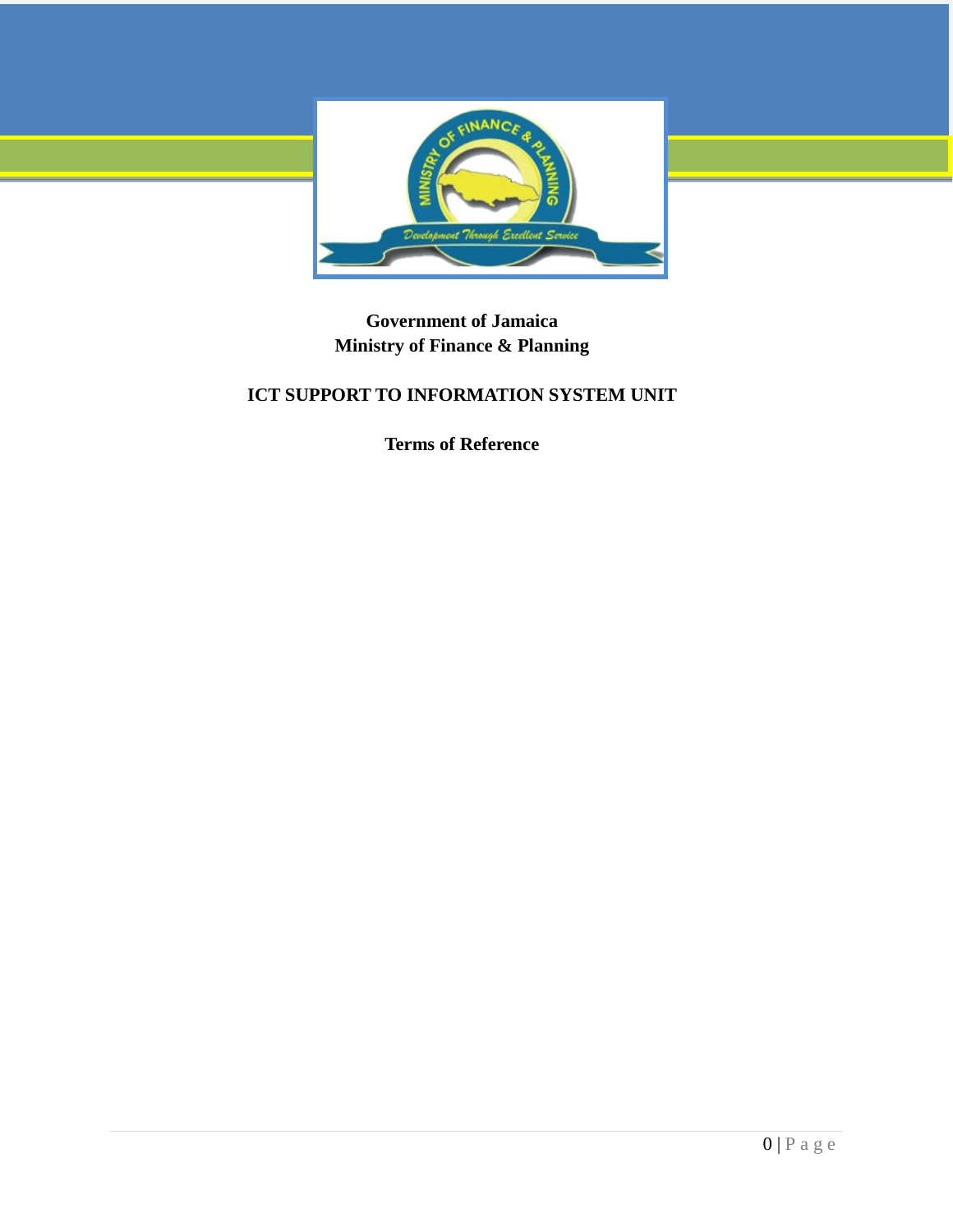### **TERMS OF REFERENCE**

## **Information Communication Technology (ICT) Consultants to support the Transformation Programme of the Ministry of Finance and the Public Service**

## **1.0 BACKGROUND**

### **Strategic Public Sector Transformation Project**

This project is financed through a loan from the World Bank and is being implemented by the Ministry of Finance and Planning. The Project Development Objective (PDO) is to strengthen public resource management and support selected public sector institutions in facilitating a more enabling environment for private sector growth. The project has five (5) main components:

| Component I.   | : Strengthening the Public Investment Management System (PIMS)       |
|----------------|----------------------------------------------------------------------|
| Component II.  | : Strengthening the Budget Preparation Process and Results Based     |
|                | Budgeting (RBB)                                                      |
| Component III. | : Adaptive Public Sector Approaches to Promote Fiscal Sustainability |
| Component IV.  | : Strengthening Property Tax Compliance and Administration.          |
| Component V.   | : Fostering Industrial Growth and Trade Facilitation                 |
| Component VI.  | : Project Management                                                 |

### **Executing Agency and Beneficiary**

The executing agency is the Ministry of Finance and Planning (MOFP), which is also the main beneficiary of many of the activities of this IPF. The Project Implementation Unit (PIU) to be established within the MOFP will be responsible for implementing the project. Institutional arrangements have been designed and an implementation support plan will be in place to promptly address capacity problems that may arise. MOFP will coordinate activities across other beneficiaries of the Project. The Project will support activities across selected service delivery ministries, departments, and agencies (MDAs), particularly for components I, II and III with significant coordination efforts to be contributed by the Public Expenditure Division in MOFP and the Planning Institute of Jamaica (PIOJ). The Tax Administration of Jamaica reporting to MOFP and possibly together with, inter-alia but not limited to, National Land Agency (NLA) which reports to Ministry of Water, Land, Environment and Climate Change, as well as the local governments, will be the key actors under component IV in the effort to improve the property tax administration. The two key entities reporting to the MOFP that will be the key actors for the second thematic area on industrial growth and trade facilitation covered by Component V are Jamaica Customs Agency, the Bureau of Standards of Jamaica as well as other border agencies that may eventually also be supported by the project.

Under Component 3, the PIU will be supporting the Change Management Programme (CMP) of the MOFP. The objectives of the CMP are to: (1) make the operations, machinery and internal processes of the MOFP more efficient; (2) improve the development and execution of policy associated with public fiscal management; (3) improve the policy making capacity and, in particular, strengthen institutional arrangements to analyse and formulate economic and fiscal policy; and, (4) develop the relevant organisation structure, culture and accountabilities required for sustained operations of the MOFP and execution of its strategic objectives.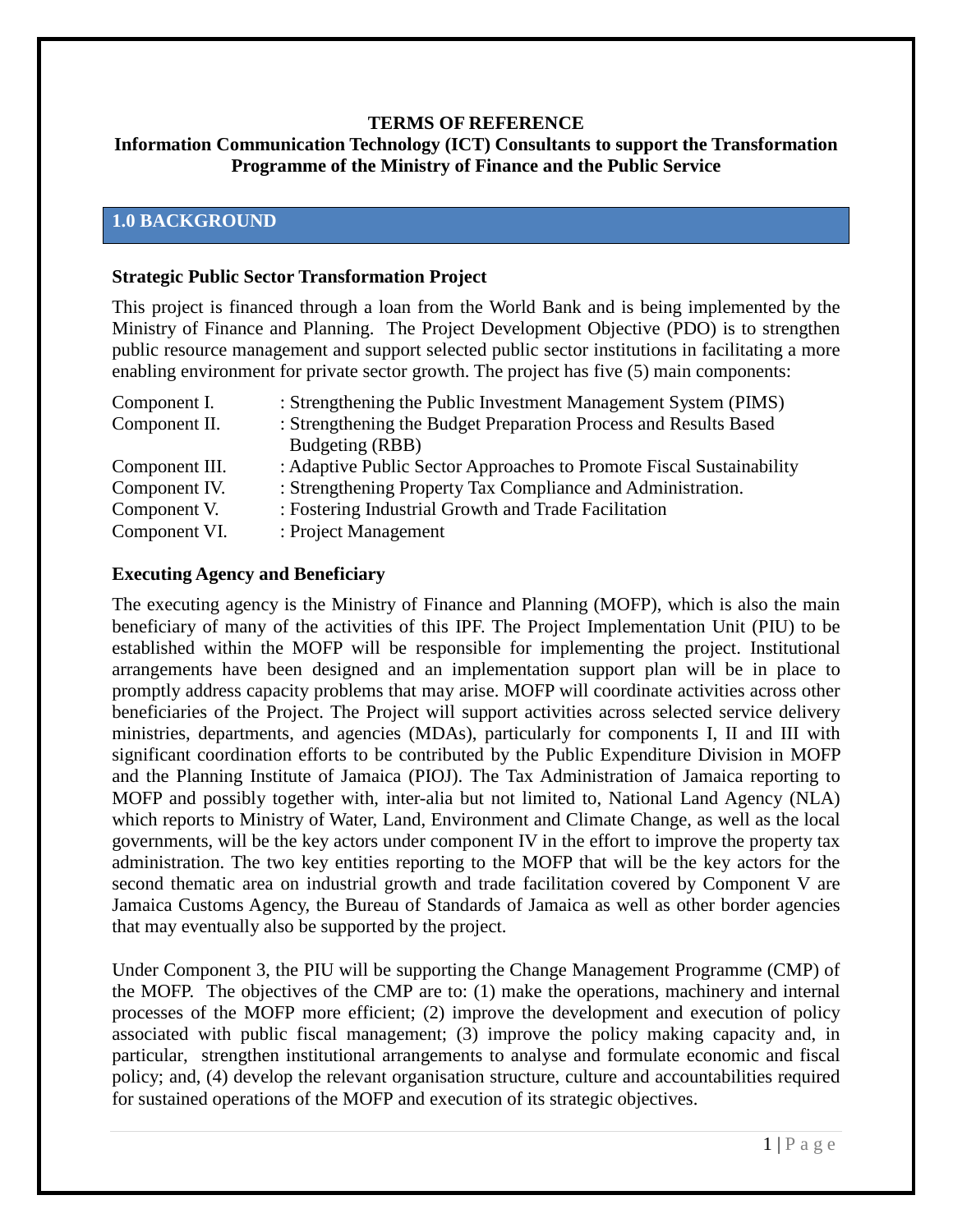### **Ministry of Finance Change Management Programme**

The MOFP must be transformed to better facilitate: sustainable growth in the national economy, effective regulation of the country's financial institutions, and the cost-effective delivery of public services. The Ministry recognizes the need to realign its organisational structure and machinery to improve the efficiency of its operational management and internal processes, and to strengthen policy-making and implementation capacity. As such, MOFP has embarked on a three (3) year Transformation Programme. Its objectives are to: (1) make the operations, machinery and internal processes of the MOFP more efficient; (2) improve the development and execution of policy associated with public fiscal management; (3) improve the policy making capacity, particularly in strengthening institutional arrangements to analyse and formulate economic and fiscal policy; and, (4) develop the relevant organisation structure, culture and accountabilities required for sustained operations, and execution of its strategic objectives.

The Transformation Programme has three (3) components that will:

- 1. Re-organise the Ministry in line with the Value Chain Approach to enable the effecting of core responsibilities that can lead to strategic success;
- 2. Build capacity within the MOFP to enable the transformation to a High Performing Organisation; and,
- 3. Develop, implement and sustain supporting change and culture management programmes and initiatives to support renewal across the Ministry.

The Transformation Programme is expected to enhance the MOFP's capacity to more effectively and efficiently operate, in order to fully realise its mandate to provide the policy and governance framework which will support economic development and stimulate growth of the national economy.

In order to become a High Performance Organisation, the Ministry must embrace and assimilate ICT tools into its work processes for greater efficiency. To this end, the Ministry seeks an IT professional, as a Consultant, to design, acquire or develop and implement ICT solutions.

## **2.0 OBJECTIVES**

The objective of this assignment is to support the Transformation Programme of the MOFP in the development and enhancement of the use of ICT as a means of advancing the goals of the Change Management Programme of the Ministry. In order to achieve this outcome the consultant will be required:

- 1. To analyse, define, and document business requirements; and prescribe or recommend appropriate solutions
- 2. To develop and/or configure and implement software solutions in accordance with the requirements of the various division/units
- 3. To support initiatives to improve quality, and increase awareness and the usage of ICT tools by staff in performing work-related activities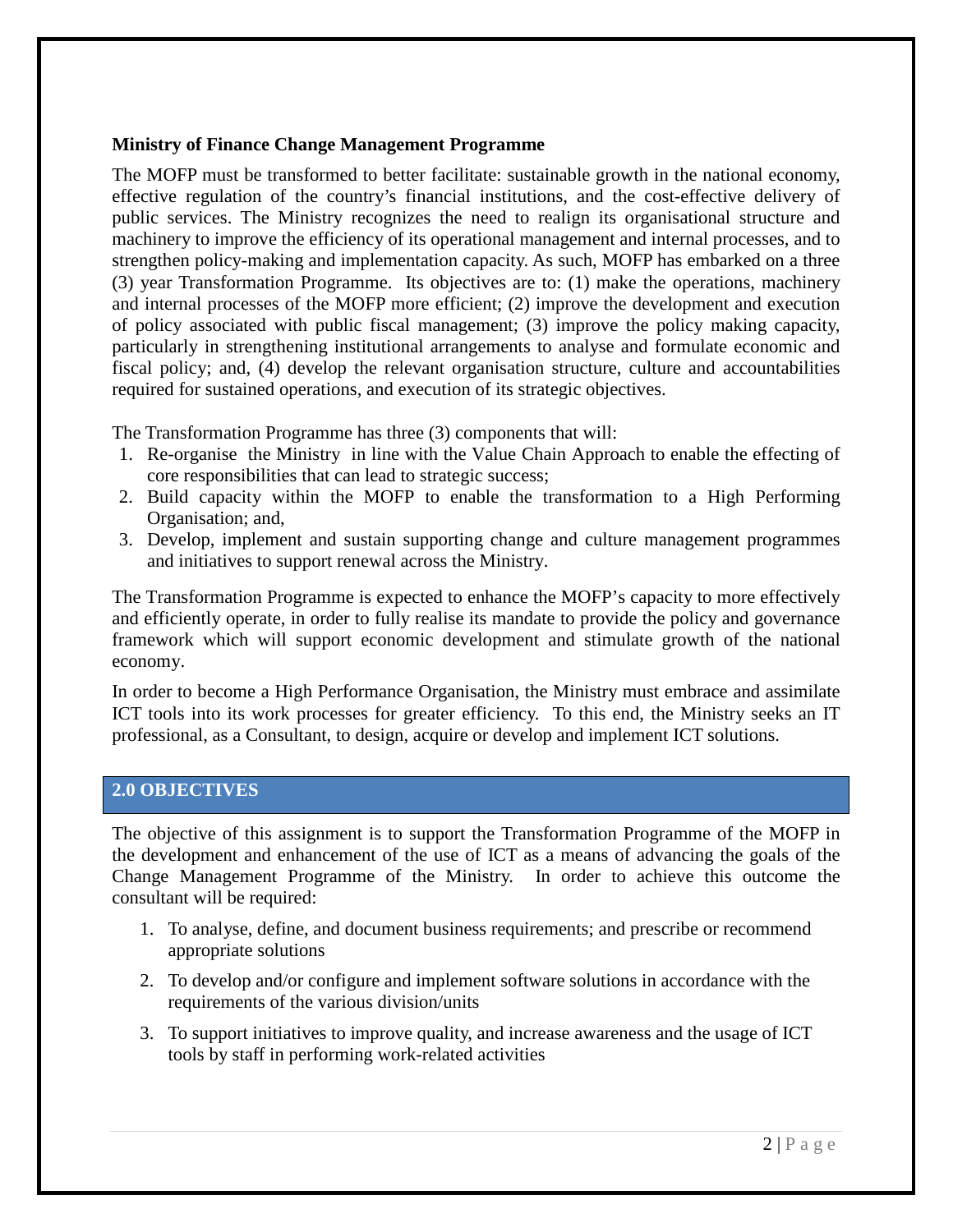## **3.0 SCOPE OF WORK**

In collaboration with the team in the PMO, ECM Programme Office, and the Information Systems Unit (ISU) the consultant will be required to:

- 1. Analyse, define, and document business requirements; and prescribe/recommend appropriate solutions
	- Direct the requirements definition phase and prepare procedural manuals by:
		- Conducting fact-finding and analysis exercises with users at all levels within division
		- Reviewing and analysing current business processes
		- Identifying functional system/subsystem processes or components
		- Defining solution scope, requirements and deliverables
		- Drafting and finalizing requirements definition manual
		- Assisting in the development and conduct of training; develops and oversees testing scenarios; and advises users on system functionality and changes to business processes.
		- Developing configuration rules, test scenarios, interface/integration specifications, and data conversion
		- Providing overall issues management, business process and specifications reviews, and design walk-throughs
- 2. Develop and/or configure and implement software applications in accordance with the requirements of the various division/units.
	- Design, configure and develop automated solutions by:
		- Interpreting requirements around user specifications and translating those requirements into functional workable solutions
		- Developing the conceptual design of the system that reflects/support user requirements
		- Defining system input, output, interfaces, and processing requirements
		- Describing the data processing environment necessary to support the conceptual design and making recommendations regarding the technologies to be employed
		- Providing inputs to the conversion, training and implementation plans
		- Producing user and technical documentation and manuals; and providing clarification of issues, as and when required
		- Developing and implementing applications, workflow processes and reports using appropriate and available design tools
		- Identifying project risks, and provisioning security levels and user access
		- Ensuring currency with established policies, standards and methodologies with respect to work being performed
		- Monitoring systems in use to ensure integrity and optimum availability of resources, systems and key processes
		- Continuously discovering, evaluating and recommending new technologies and trends to maximize productivity and efficiency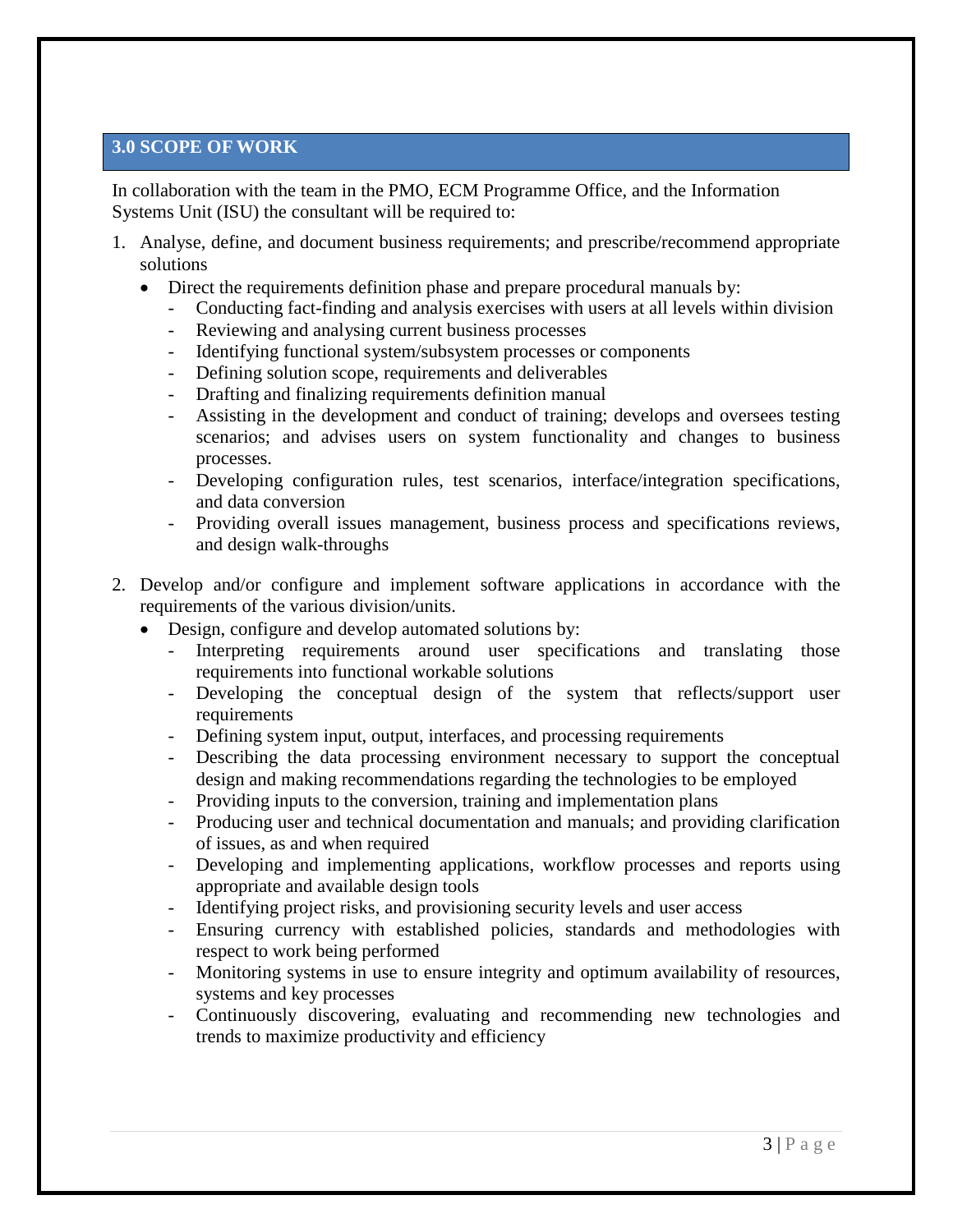- 3. To support initiatives to improve quality and increase awareness and the usage of ICT tools by staff in work-related activities.
	- Design and deliver training in productivity tools by
		- Conducting periodic reviews of work/product(s) to identify opportunities for improvement
		- Observing and conducting interviews to determine how staff utilise the features of tools provided, to identify knowledge gaps
		- Creating in-house training materials, as well as multimedia designs and presentations
		- Delivering on-the-job training, as well as classroom training
		- Developing standard operating procedures
		- Participating in peer and team review of projects and taking action on suggestions or recommendations emerging from review process
		- Facilitating issues management, business process and specifications reviews, and design walk-throughs
		- Identifying, analysing and communicating issues during all stages of the projects as appropriate.

## **4.0 DELIVERABLES**

|                | 12 Monthly reports that detail:                                                         |
|----------------|-----------------------------------------------------------------------------------------|
|                | • The tasks undertaken for each month and the progress made on activities to-date       |
|                | • The tasks to be performed for the coming month and the outputs to be achieved         |
|                | • Issues, challenges and risks affecting objectives and activities                      |
|                | • Proposed mitigation strategies to overcome project risks and concerns                 |
|                | • Recommendations, where applicable, to enhance the Project outcomes                    |
| $\overline{2}$ | In collaboration with the PMO, ECM Programme Office, and ISU, develop new               |
|                | solutions according to the Program Plan, during the 12 months of the assignment. Each   |
|                | new technology developed must have the required documents, including but not limited    |
|                | to – project plan; user requirements document; testing and technical plans and manuals; |
|                | and standard operating procedures as necessary. Additionally, with the support of the   |
|                | PMO, ECM Programme Office, and ISU, the consultant will be required to develop the      |
|                | required user acceptance testing (UAT) and training material, and where necessary,      |
|                | conduct the UAT, training intervention or make recommendations, for the engagement      |
|                | of technical assistance support for the UAT or to carry out the training for the        |
|                | implementation of application software solutions in the Ministry.                       |
| 3              | In collaboration with the PMO, ECM Programme Office, and ISU team, research and         |
|                | develop proposals as appropriate, for the use of new or open source/freeware software   |
|                | technology that can optimize the business environment of the Ministry. These proposals  |
|                | will be presented if necessary, at forums that will be hosted by the Ministry.          |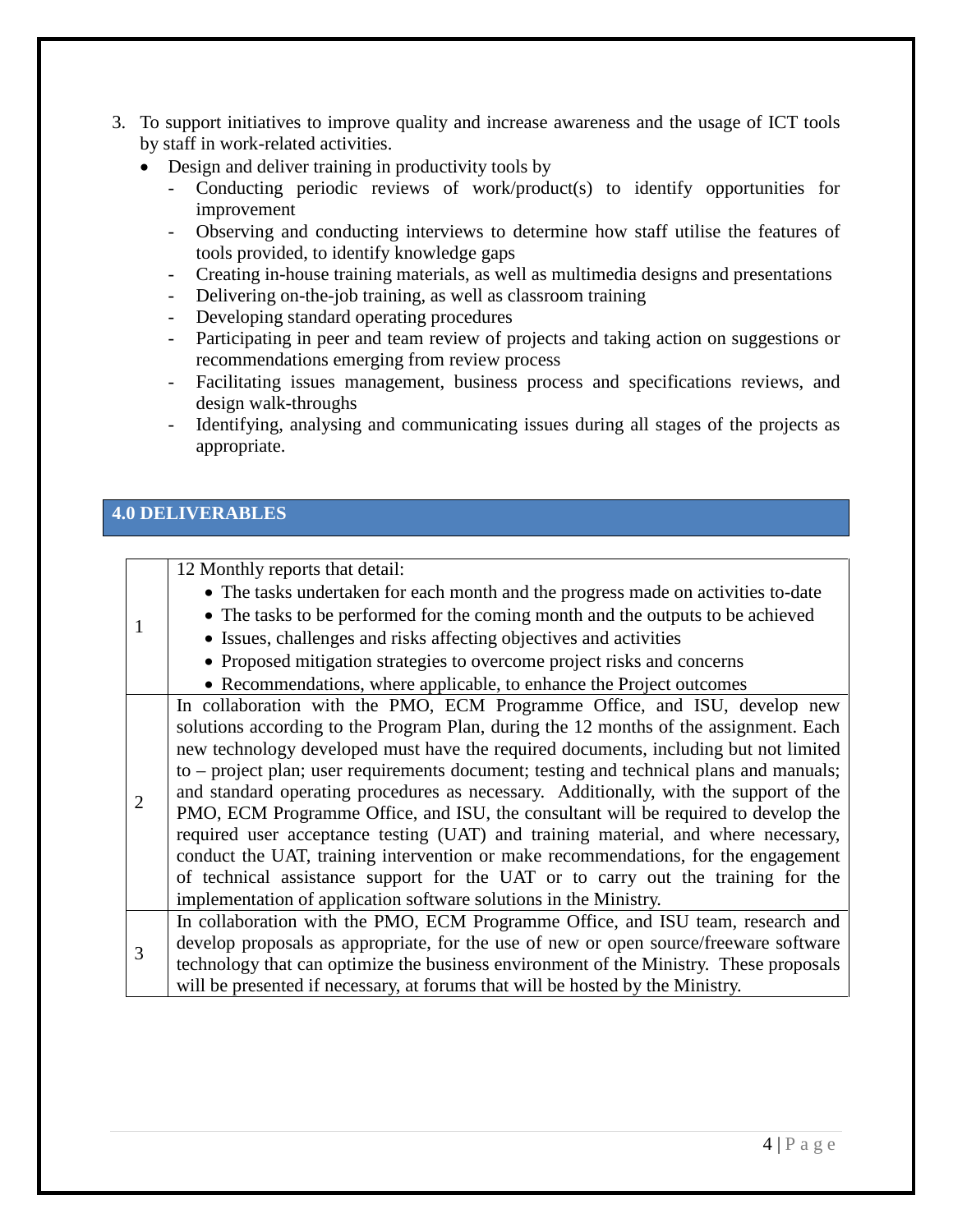## **5.0 REQUIRED COMPETENCES**

- Technical background required, with demonstrated abilities as a Business Analyst or Developer, preferably in a project environment;
- Ability to communicate effectively with stakeholders at all levels to define the business requirements and solution architecture;
- $\triangle$  Excellent planning and organising skills with good problem solving and analytical abilities
- Team player with proven interpersonal skills, task-oriented work ethic, excellent time management skills and demonstrated ability to use sound judgement;
- Track record that demonstrates research skills and ability to constantly seek and acquire knowledge of emerging technologies;
- Excellent knowledge of Information Systems, ICT Best Practices, and current application development methodologies;

## **6.0 QUALIFICATIONS AND EXPERIENCE**

### *Qualifications*

- University degree in Computer Sciences, Information Technology, Management Information System, Mathematics, or equivalent qualification, from a recognized tertiary institution.
- Certification in any of the following: Microsoft Visual Studio, .NET, Structured Query Language (SQL), and Java or  $C$  and  $C_{++}$  would be an asset.

### *Experience and Specific Technical Knowledge*

- Demonstrated working knowledge of several of the following: HTML, ASP, .NET, CSS, PHP, JavaScript, Visual Studio, IIS, XML and other web technologies and standards.
- Demonstrated working knowledge of combinations of the following: Linux, Apache, JBoss, SQL, MySQL and PHP
- Knowledge and experience with Office automation tools
- Knowledge of IIS and web based authentication (Basic, Forms, Claims Based, Windows).
- Graphic design experience using tools such as Adobe Creative Suite and Expression Studio would be an asset
- Mainstream Reporting Tools (e.g. Crystal Reports, BIRT, etc.)
- Experience in MS Office: Word, Excel, Power Point
- Experience working with MS Project, and Visio
- Experience working with projects that involve cross functional teams of internal and external implementation partners
- Experience in requirements gathering, solution development and deployment